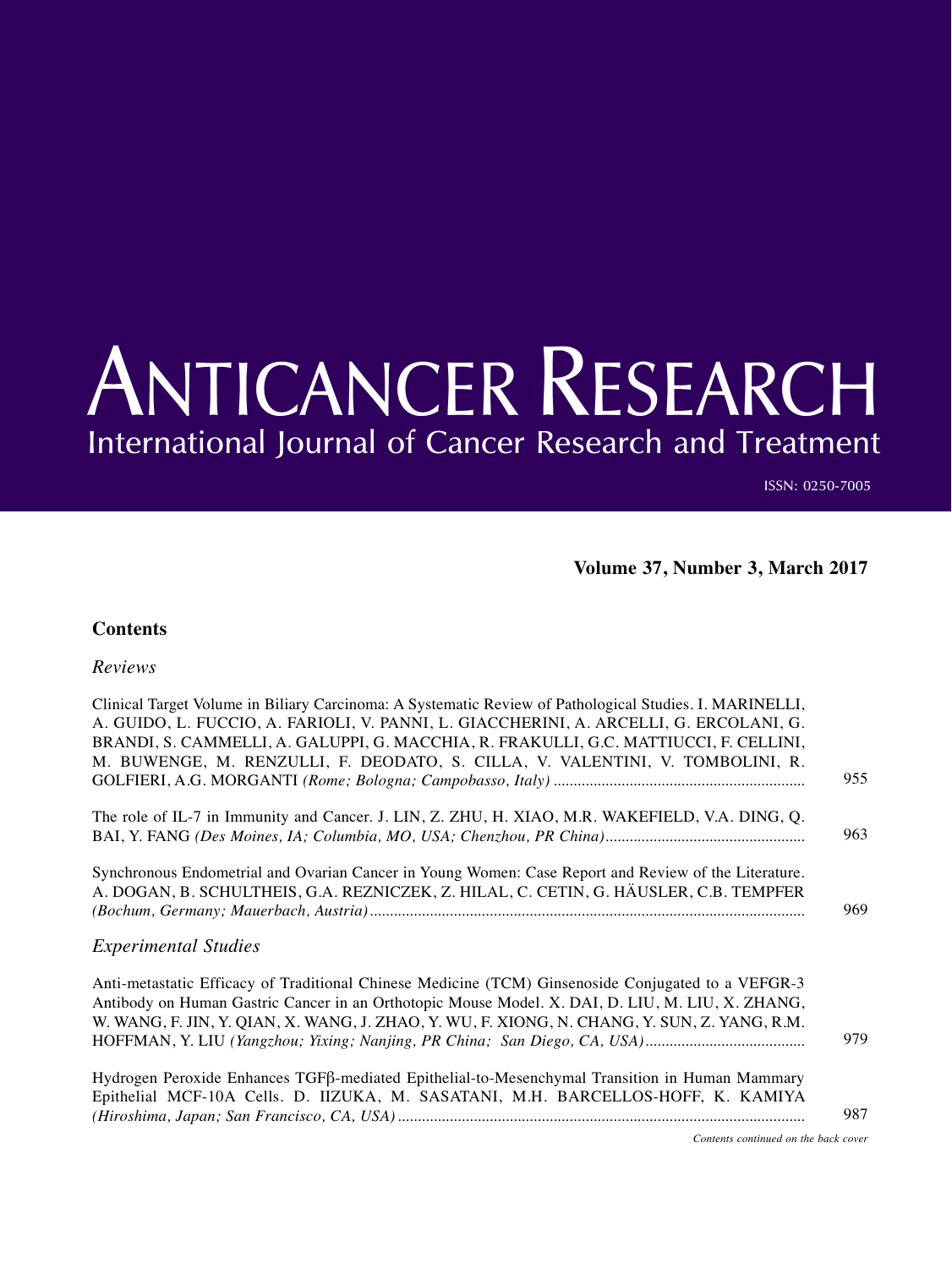| Treatment of Hematological Malignancies with Glycyrrhizic Acid. B.J. HOSTETLER, O.N. UCHAKINA,                                                                                                                                                                                                                   |
|------------------------------------------------------------------------------------------------------------------------------------------------------------------------------------------------------------------------------------------------------------------------------------------------------------------|
| Antimetastatic Efficacy of the Combination of Caffeine and Valproic Acid on an Orthotopic Human<br>Osteosarcoma Cell Line Model in Nude Mice. K. IGARASHI, K. KAWAGUCHI, T. KIYUNA, T.<br>MURAKAMI, N. YAMAMOTO, K. HAYASHI, H. KIMURA, S. MIWA, H. TSUCHIYA, R.M. HOFFMAN<br>1005                               |
| Mast Cells in Mammary Carcinogenesis: Host or Tumor Supporters? A.I. FAUSTINO-ROCHA, A.<br>GAMA, M.J. NEUPARTH, P.A. OLIVEIRA, R. FERREIRA, M. GINJA (Vila Real; Aveiro; Gandra;<br>1013                                                                                                                         |
| Induction of Apoptosis in Human Oral Keratinocyte by Doxorubicin. H. SAKAGAMI, N. OKUDAIRA, Y.<br>MASUDA, O. AMANO, S. YOKOSE, Y. KANDA, M. SUGURO, T. NATORI, H. OIZUMI, T. OIZUMI<br>1023                                                                                                                      |
| Peroxiredoxin Expression of Human Osteosarcoma Cells Is Influenced by Cold Atmospheric Plasma<br>Treatment. D. GÜMBEL, N. GELBRICH, M. NAPP, G. DAESCHLEIN, A. KRAMER, A. SCKELL, M.<br>1031                                                                                                                     |
| The Histogenesis of the Third Pathway of Colonic Carcinogenesis in Rats. C.A. RUBIO (Stockholm, Sweden)<br>1039                                                                                                                                                                                                  |
| Significance and Function of MicroRNA-7 in Oesophageal Squamous Cell Carcinoma. K. HARA, T.<br>MIYAZAKI, T. YOKOBORI, T. YOSHIDA, Y. KUMAKURA, H. HONJYO, M. SAKAI, M. SOHDA, M.<br>1043                                                                                                                         |
| Targeting the Unfolded Protein Response as a Potential Therapeutic Strategy in Renal Carcinoma Cells<br>Exposed to Cyclosporine A.S. BODEAU, C. SAUZAY, R. NYGA, C. LOUANDRE, V. DESCAMPS, C.<br>1049                                                                                                            |
| Next-generation Sequencing for microRNA Profiling: MicroRNA-21-3p Promotes Oral Cancer Metastasis. H.-<br>H. TSENG, Y.-K. TSENG, J.-J. YOU, B.-H. KANG, T.-H. WANG, C.-M. YANG, H.-C. CHEN, H.-H. LIOU,<br>P.-F. LIU, L.-P. GER, K.-W. TSAI (Kaohsiung; Taipei; Changhua; Tainan; Pingtung, Taiwan, ROC)<br>1059 |
| Additive Interaction of Cisplatin and Histone Deacetylase Inhibitors Combined Treatment in<br>Rhabdomyosarcoma Cells - An Isobolographic Analysis. A. JARZĄB, J.J. ŁUSZCZKI, M. GUZ, E.<br>1067                                                                                                                  |
| Induced Pluripotent-stem-cell Related Genes Contribute to De-differentiation in Oral Squamous Cell<br>Carcinoma. D. TAKEDA, T. HASEGAWA, T. UEHA, E. IWATA, R. HARADA, A. SAKAKIBARA, T.<br>1075                                                                                                                 |
| Clinical Significance of FANCD2 Gene Expression and its Association with Tumor Progression in<br>Hepatocellular Carcinoma. H. KOMATSU, T. MASUDA, T. IGUCHI, S. NAMBARA, K. SATO, Q. HU, H.<br>HIRATA, S. ITO, H. EGUCHI, K. SUGIMACHI, H. EGUCHI, Y. DOKI, M. MORI, K. MIMORI (Beppu;<br>1083                   |
| Quantitative Structure-Cytotoxicity Relationship of Chalcones. H. SAKAGAMI, Y. MASUDA, M.<br>TOMOMURA, S. YOKOSE, Y. UESAWA, N. IKEZOE, D. ASAHARA, K. TAKAO, T. KANAMOTO, S.<br>1091<br>TERAKUBO, H. KAGAYA, H. NAKASHIMA, Y. SUGITA (Sakado; Tokyo; Kanagawa, Japan)                                           |
| Global MicroRNA Expression Profiling Identifies Unique MicroRNA Pattern of Radioresistant Glioblastoma<br>Cells. J. ONDRACEK, P. FADRUS, J. SANA, A. BESSE, T. LOJA, M. VECERA, L.RADOVA, M.<br>1099                                                                                                             |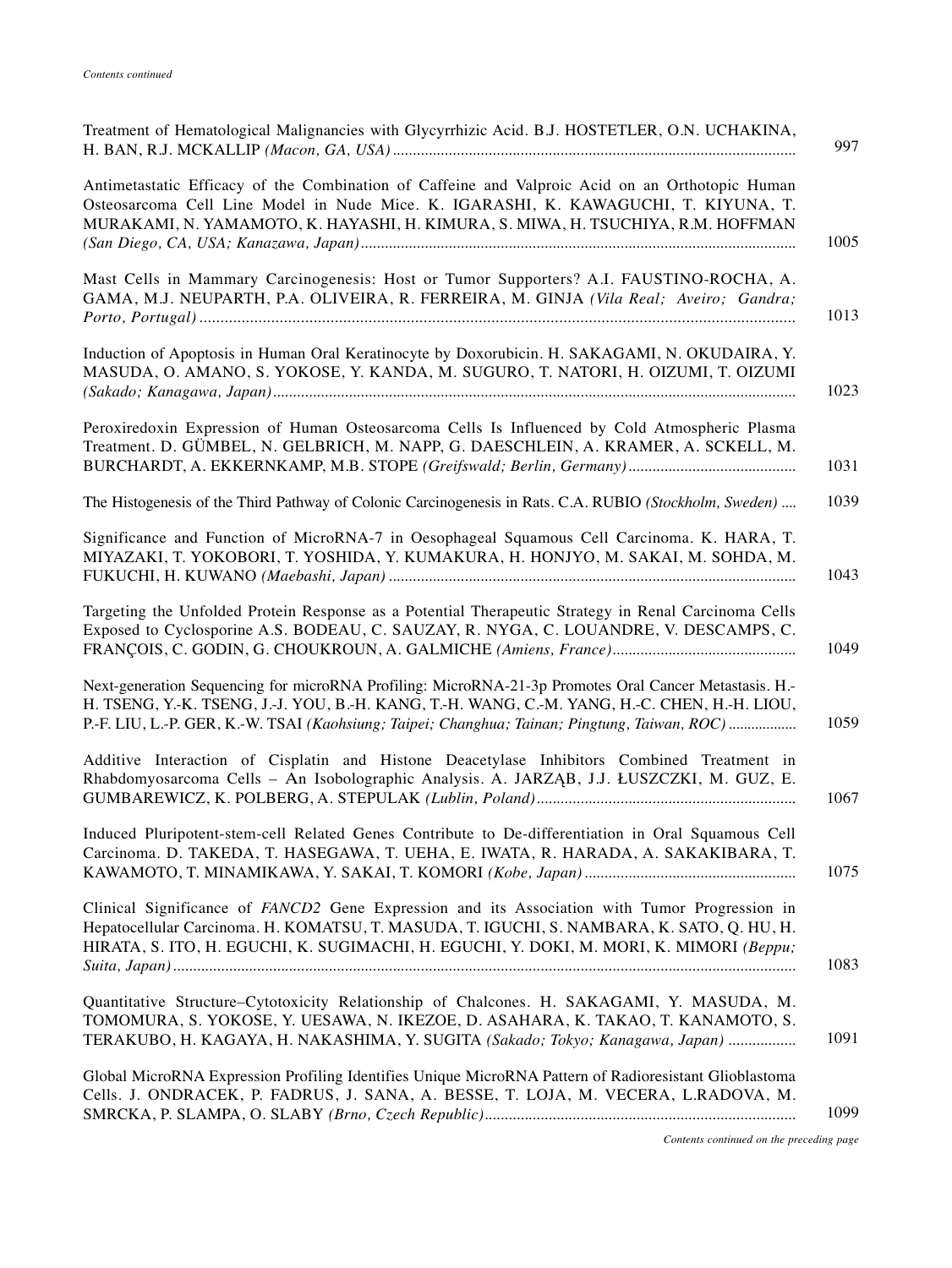| Identification of Methylation Profiles of Cancer-related Genes in Circulating Tumor Cells Population. A.<br>LYBEROPOULOU, M. GALANOPOULOS, G. ARAVANTINOS, G.E. THEODOROPOULOS, E.<br>1110                                                                                                                 |
|------------------------------------------------------------------------------------------------------------------------------------------------------------------------------------------------------------------------------------------------------------------------------------------------------------|
| Immunohistochemical Study of Vasculogenic Mimicry and Angiogenesis in Melanocytic Tumors of the Eye<br>and the Periocular Area. K. SPILIOPOULOS, D. PESCHOS, A. BATISTATOU, I. NTOUNTAS, A.<br>1113                                                                                                        |
| Failure of Inositol Trispyrophosphate to Enhance Highly Effective Radiotherapy of GL261 Glioblastoma in<br>1121                                                                                                                                                                                            |
| Increased HGF Expression Induces Resistance to c-MET Tyrosine Kinase Inhibitors in Gastric Cancer. S.Y.<br>1127                                                                                                                                                                                            |
| Relationship Between $K_{trans}$ and $K_1$ with Simultaneous Versus Separate MR/PET in Rabbits with VX2<br>Tumors. K.H. LEE, S.K. KANG, J.M. GOO, J.S. LEE, G.J. CHEON, S. SEO, E.J. HWANG (Seoul;<br>1139                                                                                                 |
| Evodiamine Induces Cell Growth Arrest, Apoptosis and Suppresses Tumorigenesis in Human Urothelial Cell<br>Carcinoma Cells. C.-S. SHI, J.-M. LI, C.-C. CHIN, Y.-H. KUO, Y.-R. LEE, Y.-C. HUANG (Taoyuan; Chiayi,<br>1149                                                                                    |
| Transient Receptor Potential Melastatin 7 as an Independent Prognostic Factor in Human Esophageal Squamous<br>Cell Carcinoma. S. NAKASHIMA, A. SHIOZAKI, D. ICHIKAWA, S. HIKAMI, T. KOSUGA, H. KONISHI, S.<br>1161<br>KOMATSU, H. FUJIWARA, K. OKAMOTO, M. KISHIMOTO, E. KONISHI, E. OTSUJI (Kyoto, Japan) |
| Elevated Preoperative Serum CEA Level Is Associated with Poor Prognosis in Patients with Hepatocellular<br>Carcinoma Through the Epithelial-Mesenchymal Transition. M. YOSHIKAWA, Y. MORINE, T. IKEMOTO,<br>S. IMURA, J. HIGASHIJIMA, S. IWAHASHI, Y. SAITO, C. TAKASU, S. YAMADA, D. ISHIKAWA, H.<br>1169 |
| Comparative Analysis of a FRET-based PLK1 Kinase Assay to Identify PLK1 inhibitors for Chemotherapy.<br>1177                                                                                                                                                                                               |
| Embryonal Origin of MTSCC of Kidney May Explain its Morphological Heterogeneity: Diagnostic Impact<br>of Genetic Analysis. D. BANYAI, F. VASTAG, M. YUSENKO, P. BUGERT, G. KOVACS (Pecs, Hungary;<br>1185                                                                                                  |
| Chemosensitizing Properties of $\beta$ -Caryophyllene and $\beta$ -Caryophyllene Oxide in Combination with<br>Doxorubicin in Human Cancer Cells. S. DI GIACOMO, A. DI SOTTO, G. MAZZANTI, M. WINK (Rome,<br>1191                                                                                           |
| Comparison of the Effects of Monastrol and Oxomonastrol on Human Hepatoma Cell Line HepG2/C3A.<br>L.A. MARQUES, S.C. SEMPREBON, D. SARTORI, Â. DE FÁTIMA, L.R. RIBEIRO, M.S. MANTOVANI<br>1197                                                                                                             |
| <b>Clinical Studies</b>                                                                                                                                                                                                                                                                                    |
| Stable shRNA Silencing of Lactate Dehydrogenase A (LDHA) in Human MDA-MB-231 Breast Cancer Cells<br>Fails to Alter Lactic Acid Production, Glycolytic Activity, ATP or Survival. N. MACK, E.A. MAZZIO, D.<br>1205                                                                                          |
| Altered Levels of Serum Ceramide, Sphingosine and Sphingomyelin Are Associated with Colorectal Cancer:<br>A Retrospective Pilot Study. D. SEPAROVIC, A.F. SHIELDS, P.A. PHILIP, J. BIELAWSKI, A.<br>1213                                                                                                   |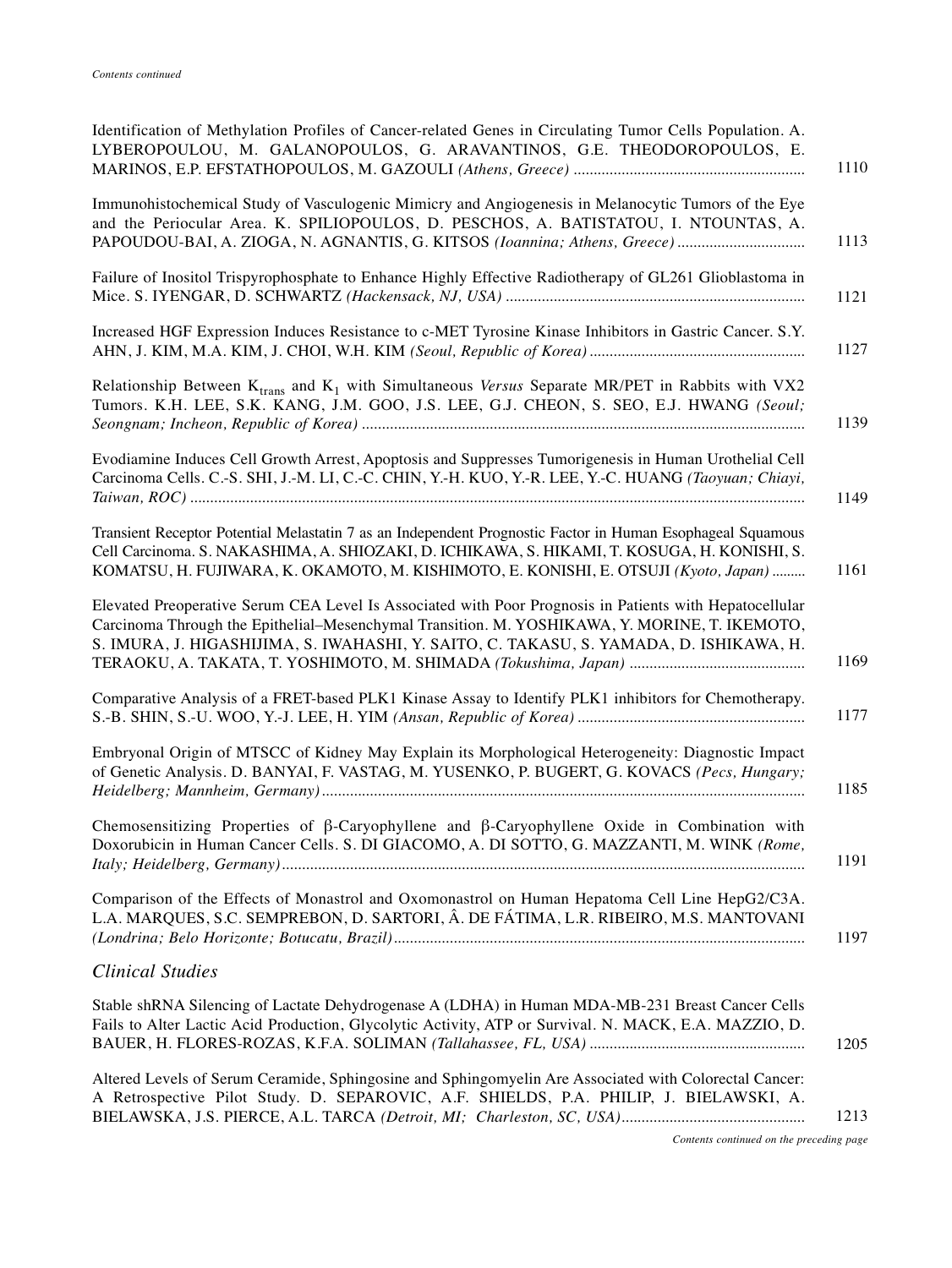| Vasohibin-1 as a Novel Prognostic Factor for Head and Neck Squamous Cell Carcinoma. C. TORII, Y. HIDA,<br>M. SHINDOH, K. AKIYAMA, N. OHGA, N. MAISHI, Y. OHIRO, M. ONO, Y. TOTSUKA, Y. KITAGAWA,<br>1219                                                                                                                                                                                |  |
|-----------------------------------------------------------------------------------------------------------------------------------------------------------------------------------------------------------------------------------------------------------------------------------------------------------------------------------------------------------------------------------------|--|
| Safety and Tolerance of D,L-Methadone in Combination with Chemotherapy in Patients with Glioma. J.<br>1227                                                                                                                                                                                                                                                                              |  |
| Imaging and Pathology Correlations for Different Risk Stratification Models for Intermediate-risk Prostate<br>Cancer. T. ELLIS-CALEO, J.V. HEGDE, S. BATH, S. MESKO, R. REITER, D. MARGOLIS, M.<br>1237                                                                                                                                                                                 |  |
| Prevalence of Cervical Infection and Genotype Distribution of Human Papilloma Virus Among Females in<br>Da Nang, Vietnam. S.N. VAN, M.N. KHAC, J. DIMBERG, A. MATUSSEK, A.J. HENNINGSSON (Da<br>1243                                                                                                                                                                                    |  |
| Dose-dense Paclitaxel- and Carboplatin-based Neoadjuvant Chemotherapy Followed by Surgery or<br>Concurrent Chemoradiotherapy in Cervical Cancer: a Preliminary Analysis. A. GADDUCCI, C. BARSOTTI,<br>1249                                                                                                                                                                              |  |
| Parent of Origin and Prognosis in Familial Breast Cancer in Sweden. C. WENDT, A. LINDBLOM, B.<br>1257                                                                                                                                                                                                                                                                                   |  |
| Biparametric versus Multiparametric MRI with Non-endorectal Coil at 3T in the Detection and Localization<br>of Prostate Cancer. M. SCIALPI, E. PROSPERI, A. D'ANDREA, E. MARTORANA, C. MALASPINA, B.<br>PALUMBO, A. ORLANDI, G. FALCONE, M. MILIZIA, L. MEARINI, M.C. AISA, P. SCIALPI, C. DE<br>DOMINCIS, G. BIANCHI, A. SIDONI (Perugia; Aversa; Modena; Venice; Rome, Italy)<br>1263 |  |
| <sup>68</sup> Ga-PSMA Ligand PET/CT-based Radiotherapy for Lymph Node Relapse of Prostate Cancer After Primary<br>Therapy Delays Initiation of Systemic Therapy. C. HENKENBERENS, C.A. VON KLOT, T.L. ROSS, F.M.<br>BENGEL, H.-J. WESTER, H. KATJA, H. CHRISTIANSEN, T. DERLIN (Hannover; Garching, Germany)<br>1273                                                                    |  |
| Assessment of Nutritional and Inflammatory Status to Determine the Prevalence of Malnutrition in Patients<br>Undergoing Surgery for Colorectal Carcinoma. A. DANIELE, R. DIVELLA, I. ABBATE, A. CASAMASSIMA,<br>1281<br>V.M. GARRISI, E. SAVINO, P. CASAMASSIMA, E. RUGGIERI, R. DE LUCA (Bari, Italy)                                                                                  |  |
| Mismatch Repair Protein Deficiency Is a Risk Factor for Aberrant Expression of HLA Class I Molecules: A<br>Putative "Adaptive Immune Escape" Phenomenon. T. KUBO, Y. HIROHASHI, K. MATSUO, T. SONODA,<br>H. SAKAMOTO, K. FURUMURA, T. TSUKAHARA, T. KANASEKI, M. NAKATSUGAWA, H. HIRANO,<br>1289                                                                                        |  |
| Development and Applicability of Integrative Tumor Response Assays for Metastatic Colorectal Cancer. Y.S.<br>YOON, C.W. KIM, S.A. ROH, D.H. CHO, T.W. KIM, M.B. KIM, J.C. KIM (Seoul; Gyeonggi-do, Republic<br>1297                                                                                                                                                                     |  |
| Perfusion CT Changes in Liver Metastases from Pancreatic Neuroendocrine Tumors During Everolimus<br>Treatment. M. D'ONOFRIO, S. CINGARLINI, S. ORTOLANI, S. CROSARA, R. DE ROBERTIS, P.<br>VALLERIO, E. GREGO, V. CIARAVINO, A. RUZZENENTE, L. LANDONI, A. SCARPA, C. BASSI, G.<br>1305                                                                                                 |  |
| Expression and Clinical Significance of Concomitant FAK/SRC and p-Paxillin in Mobile Tongue Squamous<br>Cell Carcinoma. S. THEOCHARIS, I. KOTTA-LOIZOU, C. GIAGINIS, P. ALEXANDROU, E. DANAS,<br>G. TSOUROUFLIS, N. TSOUKALAS, R.H.A. COUTTS, J. TASOULAS, J. KLIJANIENKO (Paris, France;<br>1313                                                                                       |  |
|                                                                                                                                                                                                                                                                                                                                                                                         |  |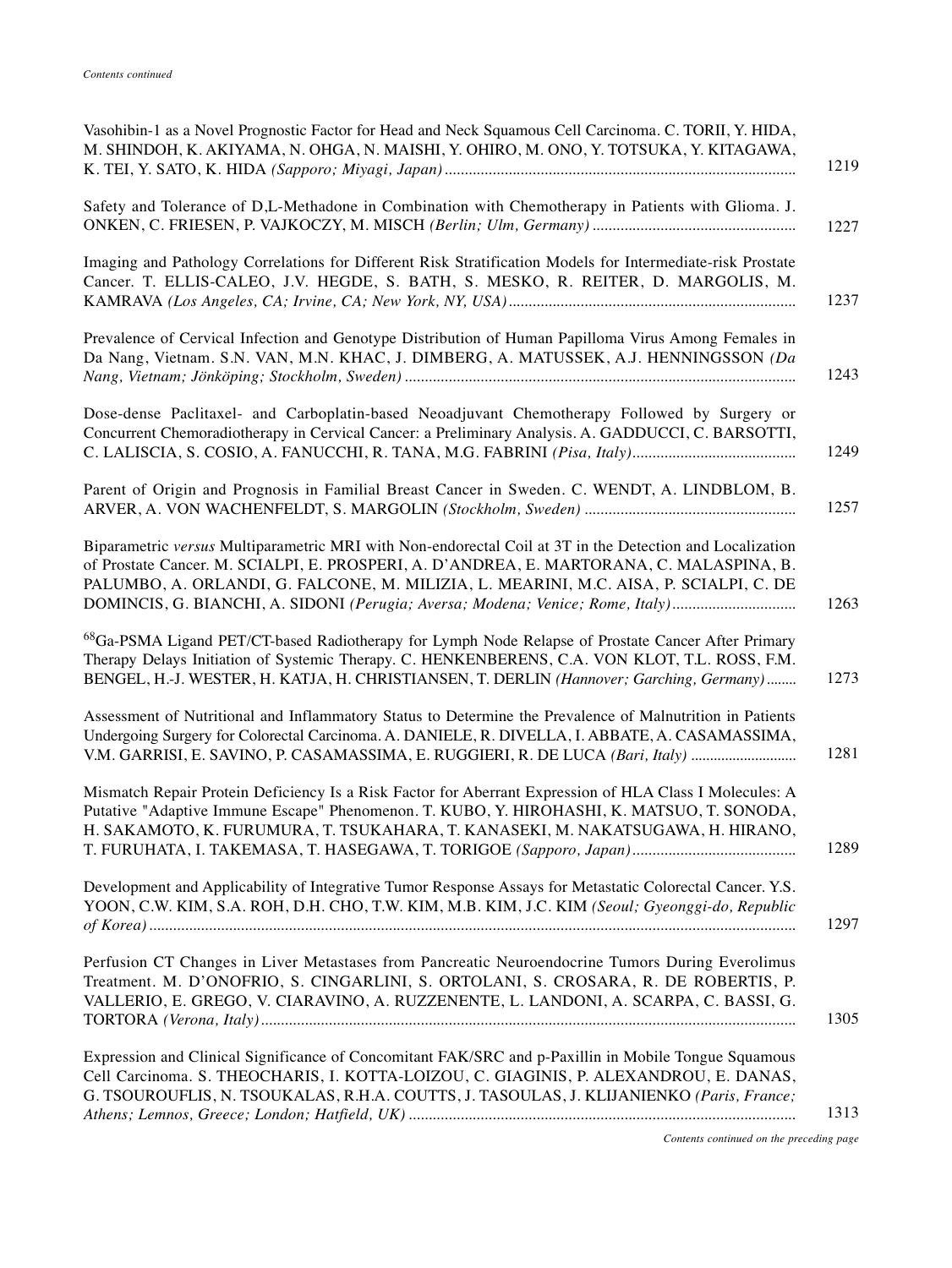| Multi-omics Profiling of Patients with Melanoma Treated with Nivolumab in Project HOPE. S.<br>YOSHIKAWA, Y. KIYOHARA, M. OTSUKA, R. KONDOU, C. NONOMURA, H. MIYATA, A. IIZUKA,<br>K. OHSHIMA, K. URAKAMI, T. NAGASHIMA, M. KUSUHARA, T. SUGINO, T. MOCHIZUKI, K.<br>1321                               |
|--------------------------------------------------------------------------------------------------------------------------------------------------------------------------------------------------------------------------------------------------------------------------------------------------------|
| Adjuvant Chemotherapy with S-1 plus Cisplatin for Patients with Stage III Gastric Cancer After Curative<br>Resection. K. MITA, H. ITO, E. OTA, K. TAKAHASHI, M. HASHIMOTO, H. ASAKAWA, T. HAYASHI,<br>1329                                                                                             |
| Prognostic Impact of Preoperative Albumin-to-Globulin Ratio in Patients with Colon Cancer Undergoing<br>Surgery with Curative Intent. H. FUJIKAWA, Y. TOIYAMA, Y. INOUE, H. IMAOKA, T. SHIMURA, M.<br>OKIGAMI, H. YASUDA, J. HIRO, S. YOSHIYAMA, S. SAIGUSA, M. KOBAYASHI, M. OHI, T. ARAKI,<br>1335   |
| Efficacy of Conversion Surgery Following S-1 plus Cisplatin or Oxaliplatin Chemotherapy for Unresectable<br>Gastric Cancer. M. FUKUCHI, E. MOCHIKI, T. ISHIGURO, T. OGURA, J. SOBAJIMA, Y. KUMAGAI,<br>1343                                                                                            |
| KRAS Mutant Status May Be Associated with Distant Recurrence in Early-stage Rectal Cancer. M. SIDERIS,<br>1349                                                                                                                                                                                         |
| Enhanced Recovery After Surgery Programs for Laparoscopic Colorectal Resection May Not Need Thoracic<br>Epidural Analgesia. K. ETO, I. KONDO, M. KOSUGE, M. OHKUMA, K. HARUKI, K. NEKI, H.<br>1359                                                                                                     |
| Narcoleptic-like Episodes in a Patient Receiving Pegylated Interferon-alpha 2b: A Case Report and Review<br>1365<br>of Literature. B.O. LAWSON, H.T. KHONG (Scottsdale, AZ; Salt Lake City, UT, USA)                                                                                                   |
| Prediction of Postoperative Risks in Laparoscopic Partial Nephrectomy Using RENAL, Mayo Adhesive<br>Probability and Renal Pelvic Score. S. BIER, S. AUFDERKLAMM, T. TODENHÖFER, S. KRUCK, K.<br>SCHUSTER, S. RAUSCH, A. OTHMAN, M. NOTOHAMIPRODJO, K. NIKOLAOU, C. SCHWENTNER,<br>1369                 |
| Expression of Indoleamine 2,3-Dioxygenase Gene Is a Feature of Poorly Differentiated Non-muscle-invasive<br>Urothelial Cell Bladder Carcinomas. T. HUDOLIN, C. MENGUS, J. COULOT, Z. KASTELAN, A. EL-<br>1375                                                                                          |
| Post-hepatectomy Refractory Ascites in Cirrhotic Patients with Hepatocellular Carcinoma: Risk Factor<br>Analysis to Overcome this Problematic Complication. S. ITOH, H. UCHIYAMA, Y. IKEDA, K. MORITA,<br>N. HARADA, K. SUGIMACHI, H. KAWANAKA, D. KORENAGA, T. YOSHIZUMI, K. TAKENAKA, Y.<br>1381     |
| Comparison of the Diagnostic Performance of Fibulin-3 and Mesothelin in Patients with Pleural Effusions<br>from Malignant Mesothelioma. E. BATTOLLA, P.A. CANESSA, P. FERRO, M.C. FRANCESCHINI, V.<br>FONTANA, P. DESSANTI, V. PINELLI, A. MORABITO, F. FEDELI, M.P. PISTILLO, S. RONCELLA (La<br>1387 |
| Elevated Metabolic Activity on <sup>18</sup> F-FDG PET/CT Is Associated with the Expression of EZH2 in Non-small<br>Cell Lung Cancer. G. TOYOKAWA, K. TAKADA, T. OKAMOTO, Y. KOZUMA, T. MATSUBARA, N.<br>HARATAKE, T. AKAMINE, S. TAKAMORI, M. KATSURA, F. SHOJI, R. HAMAMOTO, Y. ODA, Y.<br>1393      |
| First-line Bevacizumab and Paclitaxel for HER2-negative Metastatic Breast Cancer: A French Retrospective<br>Observational Study. V. DIERAS, S. POP, F. BERGER, M.-E. DUJARIC, P. BEUZEBOC, L. ESCALUP,<br>F.C. BIDARD, P.H. COTTU, C. LE TOURNEAU, S. PIPERNO-NEUMANN, V. LAURENCE, M. ROBAIN,<br>1403 |
| Contents continued on the preceding page                                                                                                                                                                                                                                                               |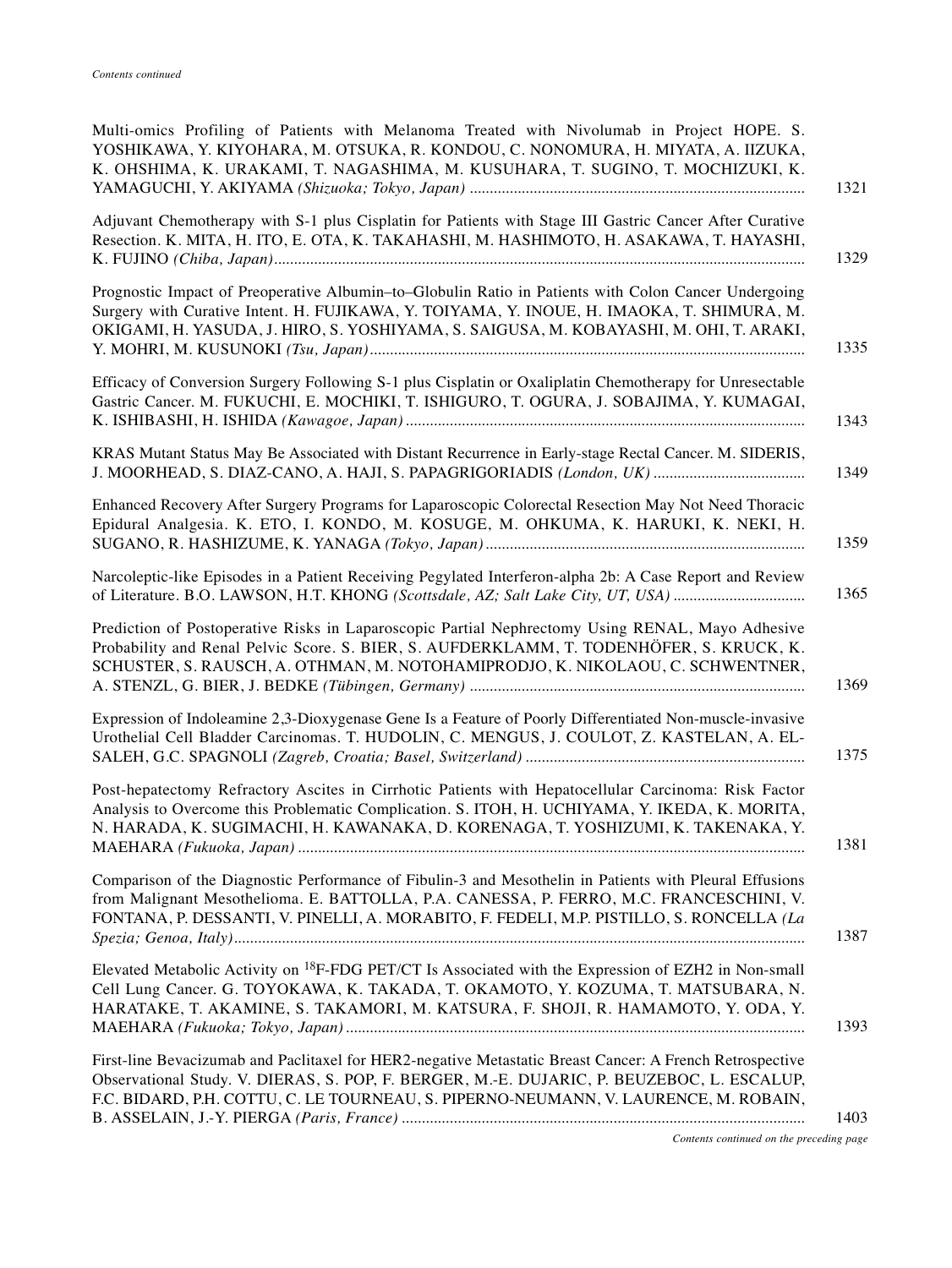| Core Needle Biopsy Specimens Are More Appropriate than Surgical Specimens for Evaluating the Expression<br>of Phosphoproteins as Biological Markers in Invasive Breast Cancer. H.-A. KIM, J.H. KIM, H.S. CHOI, Y.G.<br>1409<br>KIM, S.J. LEE, K.H. HAN, M.K. SEONG, H.S. SEOL, W.C. NOH (Seoul, Republic of Korea) |
|--------------------------------------------------------------------------------------------------------------------------------------------------------------------------------------------------------------------------------------------------------------------------------------------------------------------|
| Surgical Resection for Pulmonary Metastasis from Pancreatic and Biliary Tract Cancer. T. TAGAWA, K.<br>ITO, K. FUKUZAWA, T. OKAMOTO, A. YOSHIMURA, T. KAWASAKI, T. MASUDA, K. IWAKI, T.<br>1413<br>TERASHI, M. OKAMOTO, A. SHIROMIZU, A. MOTOHIRO, Y. MAEHARA (Oita; Fukuoka, Japan)                               |
| PD-L1 Expression Confers Better Prognosis in Locally Advanced Oral Squamous Cell Carcinoma. Y.<br>KOGASHIWA, M. YASUDA, H. SAKURAI, M. NAKAHIRA, Y. SANO, K. GONDA, T. IKEDA, H.<br>INOUE, K. KUBA, S. OBA, J. ISHIKAWA, Y. ENOKI, S. MATSUMURA, K. MINAMI, Y. EBIHARA, M.<br>1417                                 |
| Familial Gastrointestinal Stromal Tumor with Germline KIT Mutations Accompanying Hereditary Breast and<br>Ovarian Cancer Syndrome. Y. SEKIDO, S. OHIGASHI, T. TAKAHASHI, N. HAYASHI, K. SUZUKI, S.<br>1425                                                                                                         |
| PD-L1 Expression Is a Prognostic Factor in Patients with Thoracic Esophageal Cancer Treated Without<br>Adjuvant Chemotherapy. A. WAKITA, S. MOTOYAMA, H. NANJO, Y. SATO, K. YOSHINO, T. SASAKI,<br>1433                                                                                                            |
| Non-Whipple Operations in the Management of Benign, Premalignant and Early Cancerous Duodenal<br>Lesions. A. PAPALAMPROS, D. MORIS, A. PETROU, N. DIMITROKALLIS, I. KARAVOKYROS, D.<br>SCHIZAS, I. DELLADETSIMA, T.N. PAPPAS, E. FELEKOURAS (Athens, Greece; Columbus, OH;<br>1443                                 |
| Statins Protect Against Acute RT-related Rectal Toxicity in Patients with Prostate Cancer: An Observational<br>Prospective Study. I. PALUMBO, F. MATRONE, G. MONTESI, R. BELLAVITA, M. LUPATTELLI, S. SALDI,<br>A. FRATTEGIANI, E. ARENA, C. MARIUCCI, L. FALCINELLI, V. BINI, C. ARISTEI (Perugia, Italy)<br>1453 |
| Systemic Inflammatory Response After Preoperative Chemoradiotherapy Can Affect Oncologic Outcomes in<br>Locally Advanced Rectal Cancer. I.H. LEE, S. HWANG, S.J. LEE, B.W. KANG, D. BAEK, H.J. KIM, S.Y.<br>1459<br>PARK, J.S. PARK, G.S. CHOI, J.C. KIM, S.H. CHO, J.G. KIM (Daegu, Republic of Korea)            |
| Multicenter Phase II Clinical Trial of Genexol-PM® with Gemcitabine in Advanced Biliary Tract Cancer.<br>J.Y. KIM, Y.R. DO, H.S. SONG, Y.Y. CHO, H.M. RYOO, S.H. BAE, J.G. KIM, Y.S. CHAE, B.W. KANG,<br>1467                                                                                                      |
| The Clinical Efficacy of Enzalutamide in Metastatic Prostate Cancer: Prospective Single-center Study. G.<br>1475                                                                                                                                                                                                   |
| A Survival Score for Patients Assigned to Palliative Radiotherapy for Metastatic Bladder Cancer. D. RADES,<br>L. MANIG, S. JANSSEN, S.E. SCHILD (Lübeck; Hannover, Germany; Scottsdale, AZ, USA)<br>1481                                                                                                           |
| Concurrent Chemotherapy Improves the Overall Survival of Patients Irradiated for Locally Recurrent Bladder<br>Cancer. D. RADES, L. MANIG, S. JANSSEN, S.E. SCHILD (Lübeck, Germany; Scottsdale, AZ, USA)<br>1485                                                                                                   |
| Bevacizumab Combined with Chemotherapy in Children Affected by Hepatocellular Carcinoma: a Single-<br>center Experience. M.D. DE PASQUALE, J.D.V. DE GOYET, L. MONTI, C. GRIMALDI, A. CROCOLI,<br>1489                                                                                                             |
| A Single Institutional Analysis of Systemic Therapy for Unresectable or Recurrent Small Bowel<br>Adenocarcinoma. S. MAKINO, H. TAKAHASHI, N. HARAGUCHI, J. NISHIMURA, T. HATA, C.<br>MATSUDA, M. IKENAGA, K. MURATA, H. YAMAMOTO, Y. DOKI, M. MORI, T. MIZUSHIMA (Suita,<br>1495                                   |